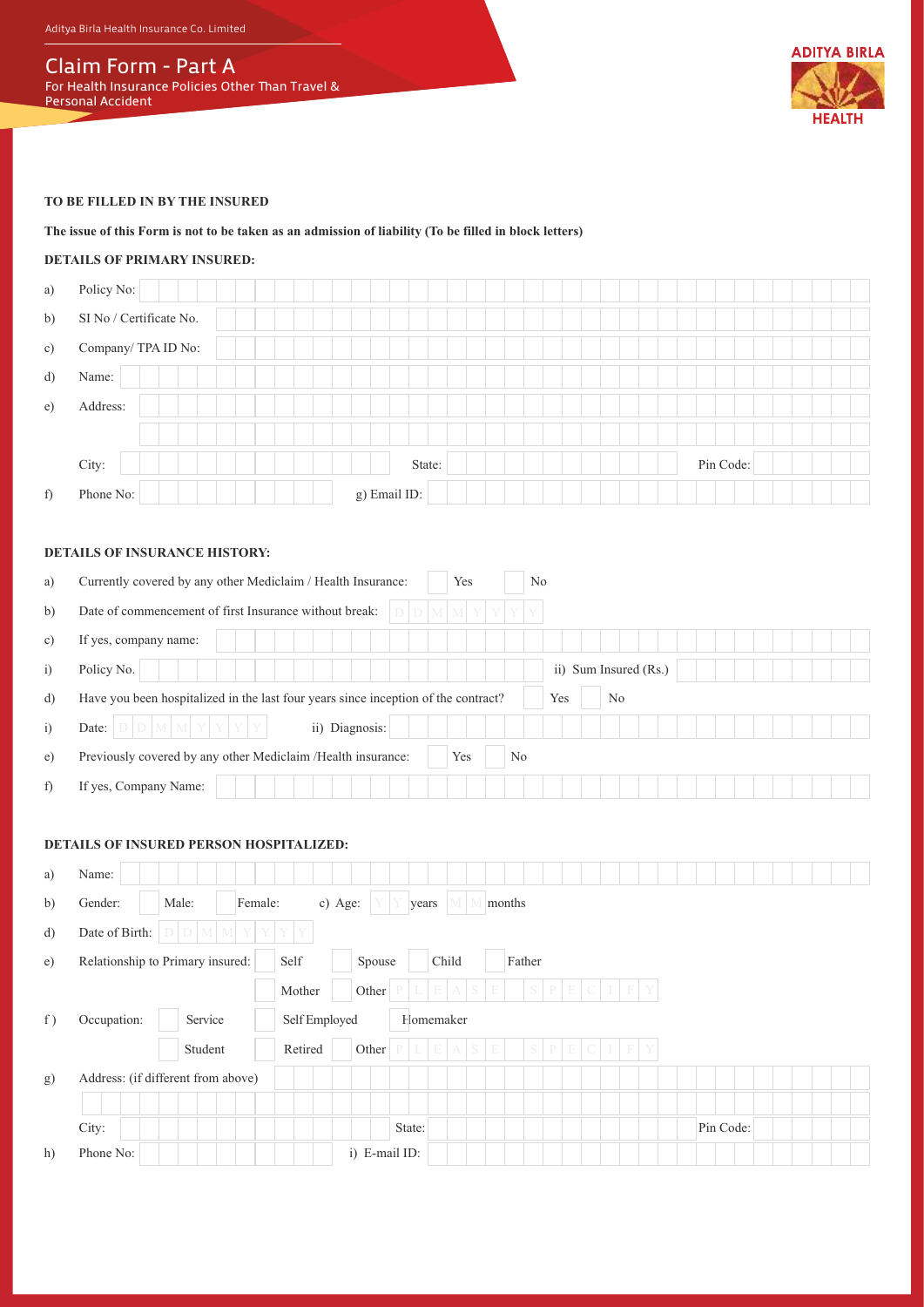|                              | <b>DETAILS OF HOSPITALIZATION:</b>                                                                        |  |  |  |  |  |
|------------------------------|-----------------------------------------------------------------------------------------------------------|--|--|--|--|--|
| a)                           | Name of Hospital where Admitted:                                                                          |  |  |  |  |  |
| b)                           | Room Category Occupied:<br>Twin sharing<br>Single Occupancy<br>3 or more beds per room<br>Day care        |  |  |  |  |  |
| c)                           | Injury<br>Maternity<br>Hospitalization due to:<br>Illness                                                 |  |  |  |  |  |
| d)                           | Date of injury / Date Disease first detected / Date of Delivery:                                          |  |  |  |  |  |
| e)                           | Date of Admission:                                                                                        |  |  |  |  |  |
| f)                           | Time:                                                                                                     |  |  |  |  |  |
| g)                           | Date of Discharge: D<br>M                                                                                 |  |  |  |  |  |
| h)                           | Time:                                                                                                     |  |  |  |  |  |
| i)                           | Self inflicted<br>If Injury give cause:<br>Road Traffic Accident<br>Substance Abuse / Alcohol Consumption |  |  |  |  |  |
| j)                           | If Medico legal:<br>Yes<br>No                                                                             |  |  |  |  |  |
| $\mathbf{k}$                 | Reported to police:<br>Yes<br>$\rm No$                                                                    |  |  |  |  |  |
| $\left( \frac{1}{2} \right)$ | MLC Report & Police FIR attached:<br>Yes<br>No                                                            |  |  |  |  |  |
| m)                           | System of Medicine:                                                                                       |  |  |  |  |  |
|                              | <b>DETAILS OF CLAIM:</b>                                                                                  |  |  |  |  |  |
| a.                           | Details of the treatment expenses claimed:                                                                |  |  |  |  |  |
| i.                           | Pre-hospitalization Expenses: Rs.<br>ii. Hospitalization Expenses: Rs.                                    |  |  |  |  |  |
| iii.                         | Post-hospitalization Expenses: Rs.<br>iv. Health-Check up Cost:Rs.                                        |  |  |  |  |  |
| V.                           | Ambulance Charges: Rs.<br>vi. Others (code): Rs.                                                          |  |  |  |  |  |
| vii.                         | Total: Rs.                                                                                                |  |  |  |  |  |
| viii.                        | Pre-hospitalization period: days<br>ix. Post-hospitalization period: days                                 |  |  |  |  |  |
| b.                           | No (If yes, provide details in annexure)<br>Claim for Domiciliary Hospitalization:<br>Yes                 |  |  |  |  |  |
| c.                           | Details of Lump sum / cash benefit claimed:                                                               |  |  |  |  |  |
| i.                           | Hospital Daily Cash: Rs.<br>ii. Surgical Cash: Rs.                                                        |  |  |  |  |  |
| iii.                         | iv. Convalescence: Rs.<br>Critical Illness Benefit: Rs.                                                   |  |  |  |  |  |
| V.                           | Pre/Post hospitalization Lump sum benefit: Rs.<br>vi. Others: Rs.                                         |  |  |  |  |  |
| vii.                         | Total Rs.                                                                                                 |  |  |  |  |  |

### **Claim Documents Submitted - Check List:**

| <i>i.</i> Claim Form Duly signed<br>ii. Copy of the claim intimation, if any |                              |
|------------------------------------------------------------------------------|------------------------------|
| iii. Hospital Main Bill<br>iv. Hospital Break-up Bill                        |                              |
| v. Hospital Bill Payment Receipt<br>vi. Hospital Discharge Summary:          |                              |
| vii. Pharmacy Bill<br>viii. Operation Theatre Notes:                         |                              |
| ix. ECG:<br>x. Doctor's request for investigation:                           |                              |
| xi. Investigation Reports (Including CT/MRI / USG / HPE)                     | xii. Doctor's Prescriptions: |
| xiii. Others:                                                                |                              |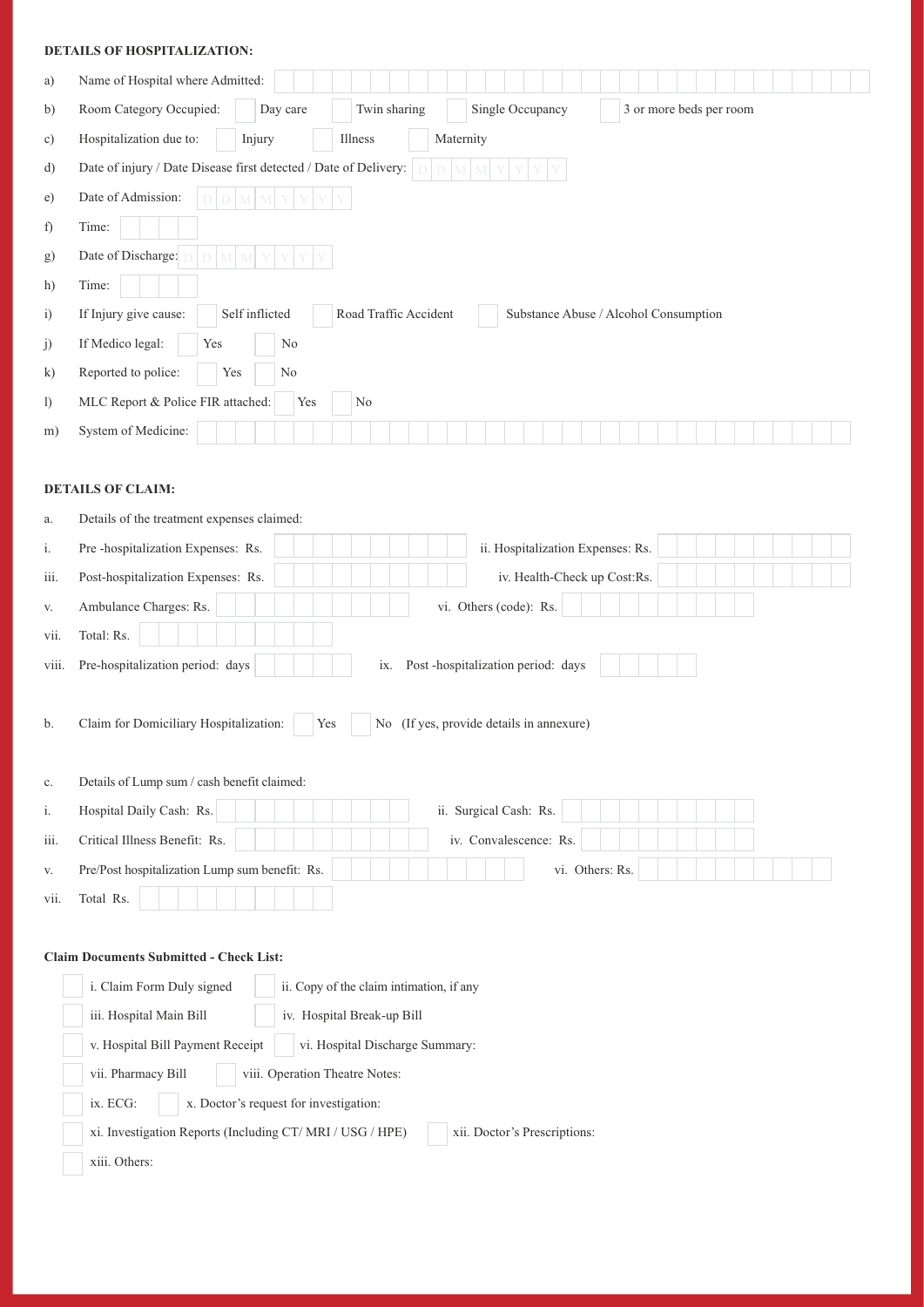#### **DETAILS OF BILLS ENCLOSED:**

|                |          |  | Date |                  |                                 | Amount (Rs) |  |
|----------------|----------|--|------|------------------|---------------------------------|-------------|--|
| <b>Sl. No.</b> | Bill No. |  |      | <b>Issued by</b> | <b>Towards</b>                  |             |  |
| 1.             |          |  |      |                  | Hospital Main Bill              |             |  |
| 2.             |          |  |      |                  | Pre-hospitalization Bills: Nos  |             |  |
| 3.             |          |  |      |                  | Post-hospitalization Bills: Nos |             |  |
| 4.             |          |  |      |                  | Pharmacy Bills                  |             |  |
| 5.             |          |  |      |                  |                                 |             |  |
| 6.             |          |  |      |                  |                                 |             |  |
| 7.             |          |  |      |                  |                                 |             |  |
| 8.             |          |  |      |                  |                                 |             |  |
| 9.             |          |  |      |                  |                                 |             |  |
| 10.            |          |  |      |                  |                                 |             |  |

#### **DETAILS OF PRIMARY INSURED'S BANK ACCOUNT:**

| a.             | Pan No:                       | b. | Account No:                  |
|----------------|-------------------------------|----|------------------------------|
| $\mathbf{c}$ . | Bank Name and Branch:         | d. | Cheque / DD Payable details: |
| e.             | <b>IFSC Code:</b>             |    |                              |
|                | (IMPORTANT: PLEASE TURN OVER) |    |                              |

#### **DECLARATION BYTHE INSURED:**

I hereby declare that the information furnished in this claim form is true & correct to the best of my knowledge and belief. If I have made any false or untrue statement, suppression or concealment of any material fact with respect to questions asked in relation to this claim, my right to claim reimbursement shall be forfeited. I also consent & authorize TPA/ insurance company, to seek necessary medical information / documents from any hospital / Medical Practitioner who has attended on the person against whom this claim is made. I hereby declare that I have included all the bills / receipts for the purpose of this claim & that I will not be making any supplementary claim except the pre/post-hospitalization claim, if any.

| Date:  |  |  |  |  |  |
|--------|--|--|--|--|--|
| Place: |  |  |  |  |  |

Signature of the Insured

| <b>GUIDANCE FOR FILLING CLAIM FORM - PART A (To be filled in by the insured)</b>         |                                                                                                  |                                                                    |  |  |  |  |
|------------------------------------------------------------------------------------------|--------------------------------------------------------------------------------------------------|--------------------------------------------------------------------|--|--|--|--|
| <b>DATA ELEMENT</b>                                                                      | <b>DESCRIPTION</b>                                                                               | <b>FORMAT</b>                                                      |  |  |  |  |
| <b>SECTION A - DETAILS OF PRIMARY INSURED</b>                                            |                                                                                                  |                                                                    |  |  |  |  |
| a) Policy No.                                                                            | Enter the policy number                                                                          | As allotted by the insurance company                               |  |  |  |  |
| b) Sl. No/ Certificate No.                                                               | Enter the social insurance number or the certificate<br>number of social health insurance scheme | As allotted by the organization                                    |  |  |  |  |
| c) Company TPA ID No.                                                                    | Enter the TPA ID No                                                                              | License number as allotted by IRDA<br>and printed in TPA documents |  |  |  |  |
| d) Name:                                                                                 | Enter the full name of the policyholder                                                          | Surname, First name, Middle name                                   |  |  |  |  |
| e) Address                                                                               | Enter the full postal address                                                                    | Include Street, City and Pin code                                  |  |  |  |  |
|                                                                                          | <b>SECTION B-DETAILS OF INSURANCE HISTORY</b>                                                    |                                                                    |  |  |  |  |
| a) Currently covered by any other Mediclaim/                                             | Indicate whether currently covered by another                                                    | Tick Yes or No                                                     |  |  |  |  |
| Health Insurance?                                                                        | Mediclaim/Health Insurance                                                                       |                                                                    |  |  |  |  |
| b) Date of Commencement of first Insurance<br>without break                              | Enter the date of commencement of first Insurance                                                | Use dd-mm-yyformat                                                 |  |  |  |  |
| c) Company Name                                                                          | Enter the full name of the insurance company                                                     | Name of the organization in full                                   |  |  |  |  |
| Policy No.                                                                               | Enter the policy number                                                                          | As allotted by the insurance company                               |  |  |  |  |
| Sum Insured                                                                              | Enter the total sum insured as per the policy                                                    | In rupees                                                          |  |  |  |  |
| d) Have you been Hospitalized in the last four years<br>since inception of the contract? | Indicate whether hospitalized in the last four years                                             | Tick Yes or No                                                     |  |  |  |  |
|                                                                                          |                                                                                                  |                                                                    |  |  |  |  |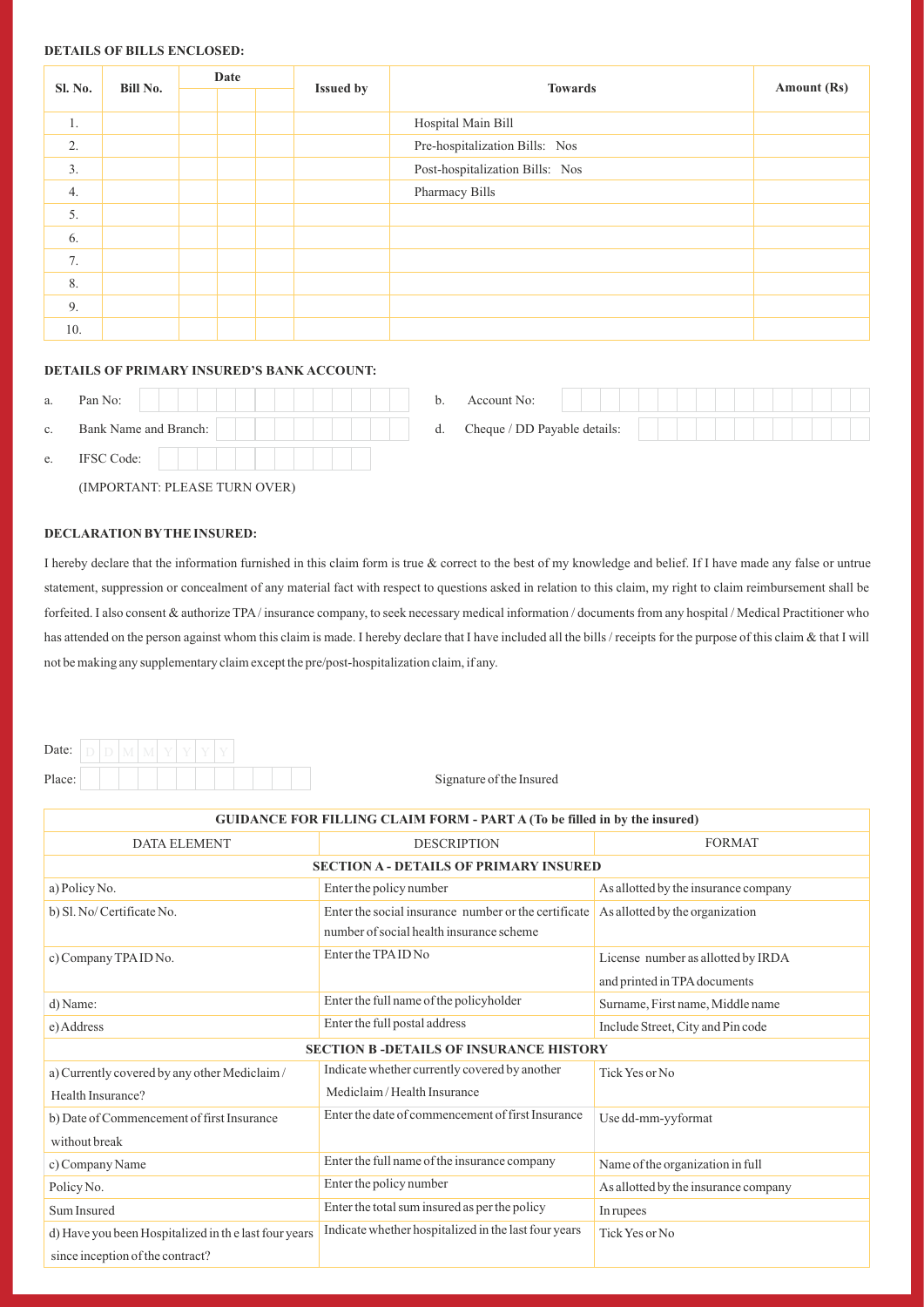| Date:                                                                                         | Enter the date of hospitalization                            | Use mm-yy format                                  |
|-----------------------------------------------------------------------------------------------|--------------------------------------------------------------|---------------------------------------------------|
| Diagnosis                                                                                     | Enter the diagnosis details                                  | Open Text                                         |
| e) Previously Covered by any other Mediclaim/                                                 | Indicate whether previously covered by another               | Tick Yes or No                                    |
| Health Insurance?                                                                             | Mediclaim/Health Insurance                                   |                                                   |
| f) Company Name                                                                               | Enter the full name of the insurance company                 | Name of the organization in full                  |
|                                                                                               | SECTION C -DETAILS OF INSURED PERSON HOSPITALIZED            |                                                   |
| a) Name                                                                                       | Enter the full name of the patient                           | Surname, First name, Middle name                  |
| b) Gender                                                                                     | Indicate Gender of the patient                               | Tick Male or Female                               |
| $c)$ Age                                                                                      | Enter age of the patient                                     | Number of years and months                        |
| d) Date of Birth                                                                              | Enter Date of Birth of patient                               | Use dd-mm-yy format                               |
| e) Relationship to primary Insured                                                            | Indicate relationship of patient with policyholder           | Tick the right option. If others, please specify. |
| f) Occupation                                                                                 | Indicate occupation of patient                               | Tick the right option. If others, please specify. |
| g) Address                                                                                    | Enter the full postal address                                | Include Street, City and Pin Code                 |
| h) Phone No                                                                                   | Enter the phone number of patient                            | Include STD code with telephone number            |
| i) E-mail ID                                                                                  | Enter e-mail address of patient                              | Complete e-mail address                           |
|                                                                                               | <b>SECTION D - DETAILS OF HOSPITALIZATION</b>                |                                                   |
| a) Name of Hospital where admitted                                                            | Enter the name of hospital                                   | Name of hospital in full                          |
| b) Room category occupied                                                                     | Indicate the room category occupied                          | Tick the right option                             |
| c) Hospitalization due to                                                                     | Indicate reason of hospitalization                           | Tick the right option                             |
| d) Date of Injury/Date Disease first detected / Date                                          | Enter the relevant date                                      | Use dd-mm-yy format                               |
| of Delivery                                                                                   |                                                              |                                                   |
| e) Date of admission                                                                          | Enter date of admission                                      | Use dd-mm-yy format                               |
| f) Time                                                                                       | Enter time of admission                                      | Use hh:mm format                                  |
| g) Date of discharge                                                                          | Enter date of discharge                                      | Use dd-mm-yy format                               |
| h) Time                                                                                       | Enter time of discharge                                      | Use hh:mm format                                  |
| i) If Injury give cause                                                                       | Indicate cause of injury                                     | Tick the right option                             |
| If Medico legal                                                                               | Indicate whether injury is medico legal                      | Tick Yes or No                                    |
| Reported to Police                                                                            | Indicate whether police report was filed                     | Tick Yes or No                                    |
| MLC Report & Police FIR attached                                                              | Indicate whether MLC report and Police FIR                   |                                                   |
|                                                                                               | attached                                                     | Tick Yes or No                                    |
| j) System of Medicine                                                                         | Enter the system of medicine followed in treating            | Open Text                                         |
|                                                                                               | the patient                                                  |                                                   |
|                                                                                               | <b>SECTION E - DETAILS OF CLAIM</b>                          |                                                   |
| a) Details of Treatment Expenses                                                              | Enter the amount claimed as treatment expenses               | In rupees (Do not enter paise values)             |
| b) Claim for Domiciliary Hospitalization                                                      | Indicate whether claim is for domiciliary                    | Tick Yes or No                                    |
|                                                                                               | hospitalization                                              |                                                   |
| c) Details of Lump sum/cash benefit claimed                                                   | Enter the amount claimed as lump sum / cash                  | In rupees (Do not enter paise values)             |
|                                                                                               | benefit                                                      |                                                   |
| d) Claim Documents Submitted-Check List                                                       | Indicate which supporting documents are                      | Tick the right option                             |
|                                                                                               | submitted                                                    |                                                   |
|                                                                                               | <b>SECTION F - DETAILS OF BILLS ENCLOSED</b>                 |                                                   |
| Indicate which bills are enclosed with the amount in rupees                                   |                                                              |                                                   |
|                                                                                               | <b>SECTION G - DETAILS OF PRIMARY INSURED'S BANK ACCOUNT</b> |                                                   |
| a) PAN                                                                                        | Enter the permanent account number                           | As allotted by the Income Tax department          |
| b) Account Number                                                                             | Enter the bank account number                                | As allotted by the bank                           |
| c) Bank Name and Branch                                                                       | Enter the bank name along with the branch                    | Name of the Bank in full                          |
| d) Cheque/DD payable details                                                                  | Enter the name of the beneficiary the cheque / DD            | Name of the individual / organization in full     |
|                                                                                               | should be made out to                                        |                                                   |
| e) IFSC Code                                                                                  | Enter the IFSC code of the bank branch                       | IFSC code of the bank branch in full              |
|                                                                                               | <b>SECTION H - DECLARATION BY THE INSURED</b>                |                                                   |
| Read declaration carefully and mention date (in dd:mm:yy format), place (open text) and sign. |                                                              |                                                   |

Aditya Birla Health Insurance Co. Limited. IRDAI Reg.153. CIN No. U66000MH2015PLC263677.

**Address:-** 10th Floor, R-Tech Park, Nirlon Compound, Next to HUB Mall, Off Western Express Highway, Goregaon East, Mumbai – 400 063. Telephone: +91 22 6225 7600, Fax: +91 22 6225 7700. For more details on risk factors, terms and conditions please read sales brochure carefully before concluding a sale. Aditya Birla Health Logo is owned by Aditya Birla Management Corporation Private Limited and used under license by us.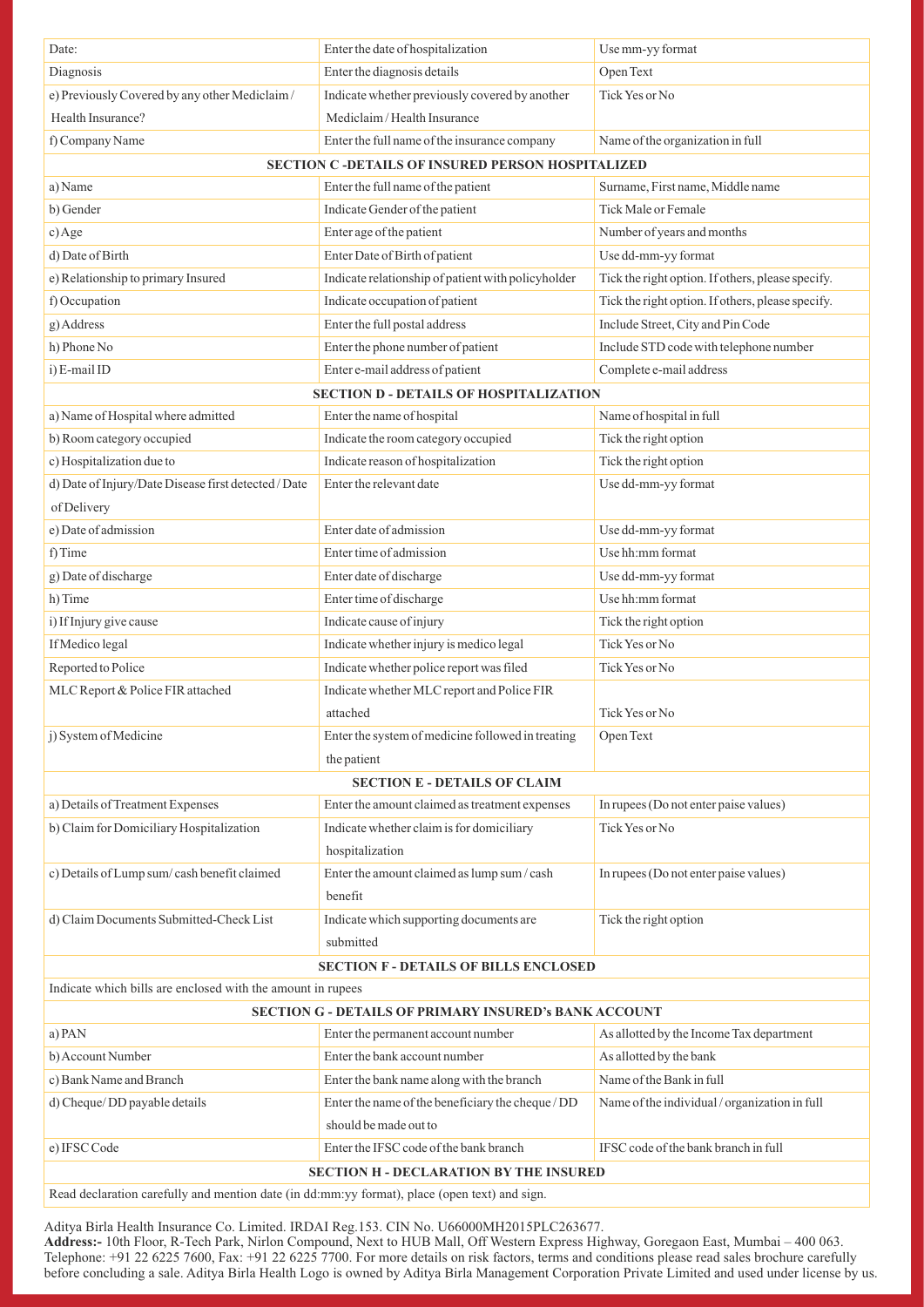Aditya Birla Health Insurance Co. Limited

Claim Form - Part B To Be Filled In By The Hospital



The issue of this Form is not to be taken as an admission of liability

# Please include the original preauthorization request form in lieu of PART A (To be filled in block letters)

# **1. DETAILS OF HOSPITAL**

| a. | Name of the hospital:              |                                             |
|----|------------------------------------|---------------------------------------------|
| b. | Hospital ID:                       |                                             |
| c. | Type of Hospital:<br>Network       | Non Network (if non network fill section E) |
| d. | Name of the treating doctor:       |                                             |
| e. | Qualification:                     |                                             |
| f. | Registration No. with State Code.: |                                             |
| g. | Phone No.:                         |                                             |

#### **2. DETAILS OF THE PATIENT ADMITTED**

| a. | Name of the Patient:                                                                           |
|----|------------------------------------------------------------------------------------------------|
| b. | IP Registration Number:                                                                        |
| c. | Female<br>Gender:<br>Male<br>Years<br>Months<br>d.<br>Age:                                     |
| e. | Date of Admission:<br>Date of Birth:<br>f.<br>Time:<br>Y<br>g.                                 |
| h. | Date of Discharge:<br>i.<br>Time:<br>Y<br>M                                                    |
| j. | Type of Admission:<br>Planned Day Care<br>Maternity<br>Emergency                               |
| k. | If Maternity i) Date of Delivery:<br>ii) Gravida Status:                                       |
| 1. | Discharge to home<br>Discharge to another hospital<br>Status at time of discharge:<br>Deceased |
| m. | Total claimed amount: Rs.                                                                      |

#### **3. DETAILS OF AILMENT DIAGNOSED (PRIMARY)**

| a)                        |                                                                                                                                                | <b>ICD 10 Codes</b>                                                              | <b>Description</b> | $\mathbf{b}$              | <b>ICD 10 PCS</b> | <b>Description</b> |  |  |  |  |
|---------------------------|------------------------------------------------------------------------------------------------------------------------------------------------|----------------------------------------------------------------------------------|--------------------|---------------------------|-------------------|--------------------|--|--|--|--|
| i. Primary Diagnosis:     |                                                                                                                                                |                                                                                  |                    | i. Procedure 1:           |                   |                    |  |  |  |  |
| ii. Additional Diagnosis: |                                                                                                                                                |                                                                                  |                    | ii. Procedure 2:          |                   |                    |  |  |  |  |
| iii. Co-morbidities:      |                                                                                                                                                |                                                                                  |                    | iii. Procedure 3:         |                   |                    |  |  |  |  |
|                           | iv. Co-morbidities:                                                                                                                            |                                                                                  |                    | iv. Details of Procedure: |                   |                    |  |  |  |  |
| c)                        | If authorization by network hospital not obtained, give reason:                                                                                |                                                                                  |                    |                           |                   |                    |  |  |  |  |
|                           |                                                                                                                                                |                                                                                  |                    |                           |                   |                    |  |  |  |  |
| d)                        | Hospitalization due to injury:                                                                                                                 | Yes                                                                              | N <sub>0</sub>     |                           |                   |                    |  |  |  |  |
| i.                        | If Yes, give cause                                                                                                                             | Self-inflicted<br>Road Traffic Accident<br>Substance abuse / alcohol consumption |                    |                           |                   |                    |  |  |  |  |
| ii.                       | If injury due to Substance abuse / alcohol consumption, Test Conducted to establish this:<br>N <sub>0</sub><br>(If Yes, attach reports)<br>Yes |                                                                                  |                    |                           |                   |                    |  |  |  |  |
| iii.                      | iv. Reported to Police:<br>If Medico legal:<br>v. FIR no.<br>Yes<br>No<br>Yes<br>N <sub>0</sub>                                                |                                                                                  |                    |                           |                   |                    |  |  |  |  |
| iv.                       | If not reported to police give reason:                                                                                                         |                                                                                  |                    |                           |                   |                    |  |  |  |  |
|                           |                                                                                                                                                |                                                                                  |                    |                           |                   |                    |  |  |  |  |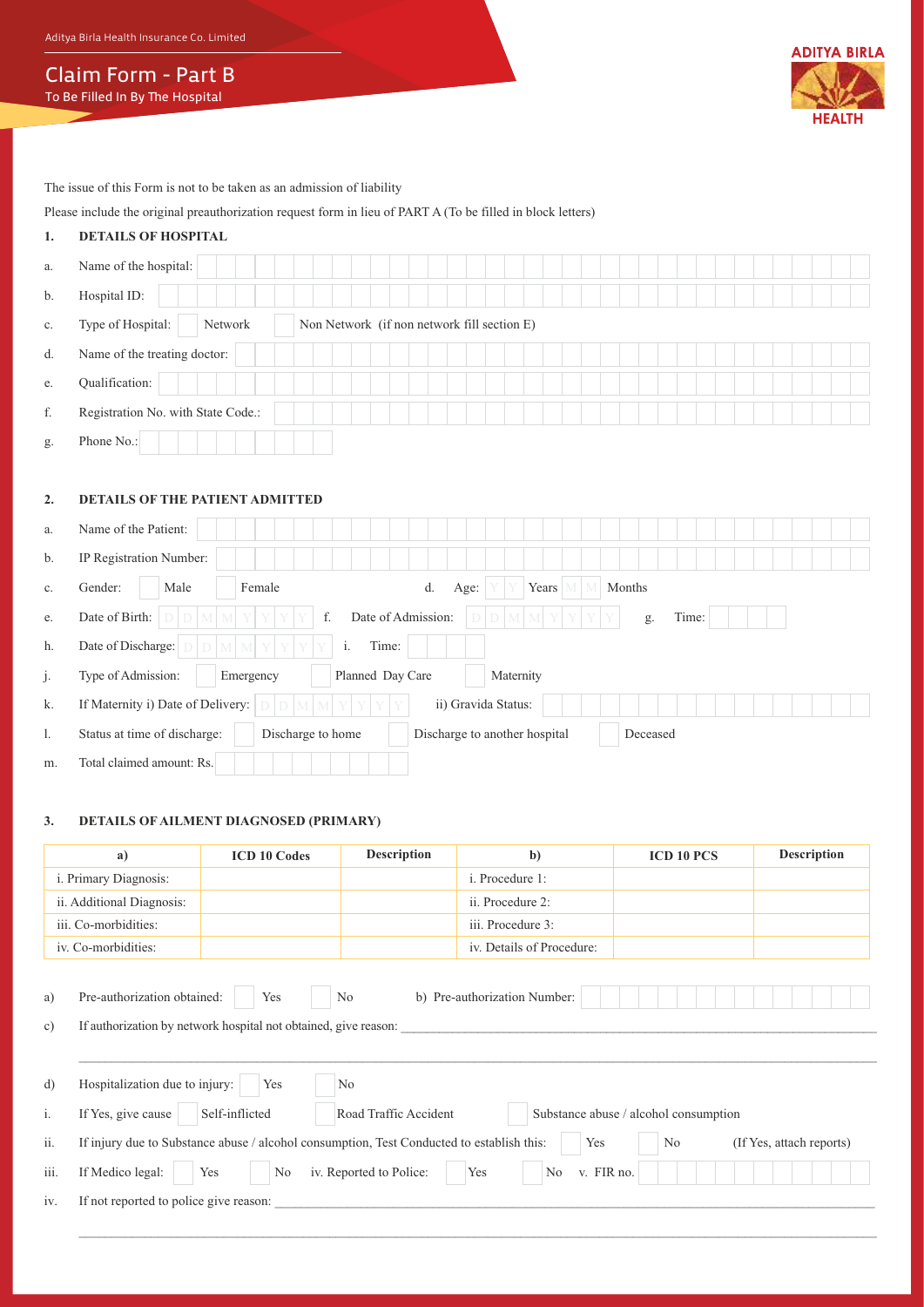#### **4. CLAIM DOCUMENTS SUBMITTED - CHECK LIST:**

|    | a. Claim Form duly signed                                                                                    | b. Original Pre-authorization request |        |                                      |     |                |           |  |  |  |
|----|--------------------------------------------------------------------------------------------------------------|---------------------------------------|--------|--------------------------------------|-----|----------------|-----------|--|--|--|
|    | c. Copy of the Pre-authorization approval letter<br>d. Copy of photo ID Card of patient verified by hospital |                                       |        |                                      |     |                |           |  |  |  |
|    | f. Operation Theatre Notes<br>e. Hospital Discharge summary                                                  |                                       |        |                                      |     |                |           |  |  |  |
|    | g. Hospital main bill<br>h. Hospital break-up bill                                                           |                                       |        |                                      |     |                |           |  |  |  |
|    | j. CT/MR/USG/HPE investigation reports<br>i. Investigation reports                                           |                                       |        |                                      |     |                |           |  |  |  |
|    | k. Doctor's reference slip for investigation<br>1. ECG                                                       |                                       |        |                                      |     |                |           |  |  |  |
|    | n. MLC reports & Police FIR<br>m. Pharmacy bills                                                             |                                       |        |                                      |     |                |           |  |  |  |
|    | o. Original death summary from hospital where applicable                                                     |                                       |        |                                      |     |                |           |  |  |  |
|    | p. Any other                                                                                                 |                                       |        |                                      |     |                |           |  |  |  |
|    |                                                                                                              |                                       |        |                                      |     |                |           |  |  |  |
| 5. | ADDITIONAL DETAILS IN CASE OF NON NETWORK HOSPITAL (ONLY FILL IN CASE OF NON-NETWORK HOSPITAL)               |                                       |        |                                      |     |                |           |  |  |  |
| a. | Address of the Hospital:                                                                                     |                                       |        |                                      |     |                |           |  |  |  |
|    |                                                                                                              |                                       |        |                                      |     |                |           |  |  |  |
|    | City:                                                                                                        |                                       | State: |                                      |     |                | Pin Code: |  |  |  |
| b. | Phone No.                                                                                                    |                                       |        | c. Registration No. with State Code: |     |                |           |  |  |  |
| d. | Hospital PAN:                                                                                                |                                       |        | e. Number of Inpatient beds:         |     |                |           |  |  |  |
| f. | Facilities available in the hospital: OT:                                                                    | Yes                                   | No     | ICU:                                 | Yes | N <sub>o</sub> |           |  |  |  |

#### **6. DECLARATION BY THE HOSPITAL (PLEASE READ VERY CAREFULLY)**

**We hereby declare that the information furnished in this Claim Form is true & correct to the best of our knowledge and belief. If we have made any false or untrue statement, suppression or concealment of any material fact, our right to claim under this claim shall be forfeited.**

| Date:  |  | ν | ν |  |  |  |  |
|--------|--|---|---|--|--|--|--|
| Place: |  |   |   |  |  |  |  |

**Signature and Seal of the Hospital** 

**Authority:**

g. Others: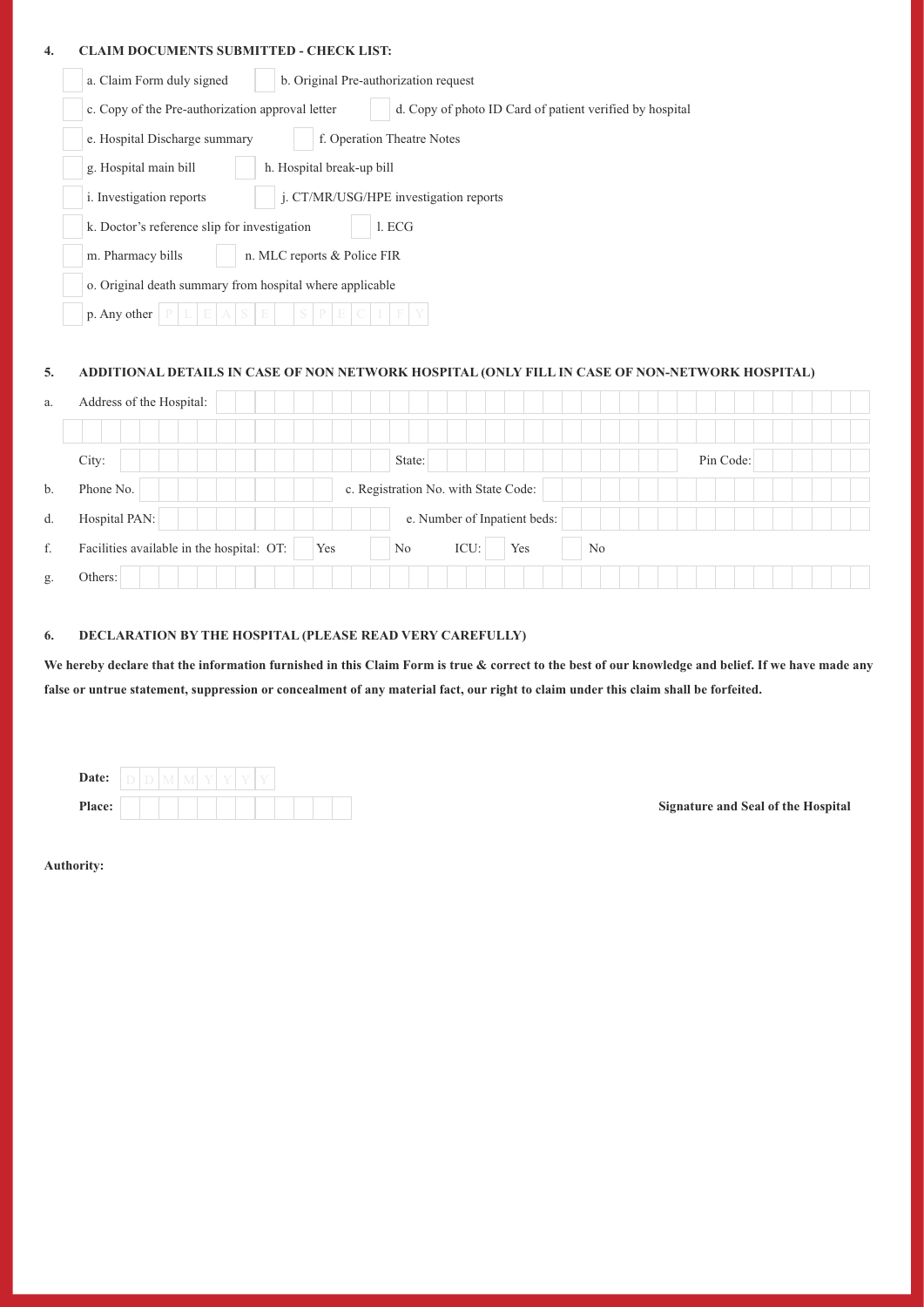| <b>GUIDANCE FOR FILLING CLAIM FORM - PART B (To be filled in by the hospital)</b> |                                                    |                                              |  |  |  |  |  |  |  |
|-----------------------------------------------------------------------------------|----------------------------------------------------|----------------------------------------------|--|--|--|--|--|--|--|
| <b>DATA ELEMENT</b>                                                               | <b>DESCRIPTION</b>                                 | <b>FORMAT</b>                                |  |  |  |  |  |  |  |
|                                                                                   | <b>SECTION A - DETAILS OF HOSPITAL</b>             |                                              |  |  |  |  |  |  |  |
| a) Name of Hospital                                                               | Enter the name of hospital                         | Name of hospital in full                     |  |  |  |  |  |  |  |
| b) Hospital ID                                                                    | Enter ID number of hospital                        | As allocated by the TPA                      |  |  |  |  |  |  |  |
| c) Type of Hospital                                                               | Indicate whether In network or non network         | Tick the right option                        |  |  |  |  |  |  |  |
|                                                                                   | hospital                                           |                                              |  |  |  |  |  |  |  |
| d) Name of treating doctor                                                        | Enter the name of the treating doctor              | Name of doctor in full                       |  |  |  |  |  |  |  |
| e) Qualification                                                                  | Enter the qualification of the treating doctor     | Abbreviations of educational qualifications  |  |  |  |  |  |  |  |
| f) Registration No. with State Code                                               | Enter the registration number of the doctor along  | As allocated by the Medical Council of India |  |  |  |  |  |  |  |
|                                                                                   | with the state code                                |                                              |  |  |  |  |  |  |  |
| g) Phone No.                                                                      | Enter the phone number of doctor                   | Include STD code with telephone number       |  |  |  |  |  |  |  |
| <b>SECTION B - DETAILS OF THE PATIENT ADMITTED</b>                                |                                                    |                                              |  |  |  |  |  |  |  |
| a) Name of Patient                                                                | Enter the name of hospital                         | Name of hospital in full                     |  |  |  |  |  |  |  |
| b) IP Registration Number                                                         | Enter insurance provider registration number       | As allotted by the insurance provider        |  |  |  |  |  |  |  |
| c) Gender                                                                         | Indicate Gender of the patient                     | Tick Male or Female                          |  |  |  |  |  |  |  |
| d) Age                                                                            | Enter age of the patient                           | Number of years and months                   |  |  |  |  |  |  |  |
| e) Date of Birth                                                                  | Enter date of birth of the patient                 | Use dd-mm-yy format                          |  |  |  |  |  |  |  |
| f) Date of Admission                                                              | Enter date of admission                            | Use dd-mm-yy format                          |  |  |  |  |  |  |  |
| g) Time                                                                           | Enter time of admission                            | Use hh:mm format                             |  |  |  |  |  |  |  |
| h) Date of Discharge                                                              | Enter date of discharge                            | Use dd-mm-yy format                          |  |  |  |  |  |  |  |
| i) Time                                                                           | Enter time of discharge                            | Use hh:mm format                             |  |  |  |  |  |  |  |
| j) Type of Admission                                                              | Indicate type of admission of patient              | Tick the right option                        |  |  |  |  |  |  |  |
| k) If Maternity                                                                   |                                                    |                                              |  |  |  |  |  |  |  |
| Date of Delivery                                                                  | Enter Date of Delivery if maternity                | Use dd-mm-yy format                          |  |  |  |  |  |  |  |
| Gravida Status                                                                    | Enter Gravida status if maternity                  | Use standard format                          |  |  |  |  |  |  |  |
| l) Status at time of discharge                                                    | Indicate status of patient at time of discharge    | Tick the right option                        |  |  |  |  |  |  |  |
| m) Total claimed amount                                                           | Indicate the total claimed amount                  | In rupees (Do not enter paise values)        |  |  |  |  |  |  |  |
| SECTION C - DETAILS OF AILMENT DIAGNOSED (PRIMARY)                                |                                                    |                                              |  |  |  |  |  |  |  |
| a) ICD 10 Code                                                                    |                                                    |                                              |  |  |  |  |  |  |  |
| Primary Diagnosis                                                                 | Enter the ICD 10 Code and description of the       | Standard Format and Open text                |  |  |  |  |  |  |  |
|                                                                                   | primary diagnosis                                  |                                              |  |  |  |  |  |  |  |
| <b>Additional Diagnosis</b>                                                       | Enter the ICD 10 Code and description of the       | Standard Format and Open text                |  |  |  |  |  |  |  |
|                                                                                   | additional diagnosis                               |                                              |  |  |  |  |  |  |  |
| Co-morbidities                                                                    | Enter the ICD 10 Code and description of the co    | Standard Format and Open text                |  |  |  |  |  |  |  |
|                                                                                   | -morbidities                                       |                                              |  |  |  |  |  |  |  |
| b) ICD 10 PCS                                                                     |                                                    |                                              |  |  |  |  |  |  |  |
| Procedure 1                                                                       | Enter the ICD 10 PCS and description of the first  | Standard Format and Open text                |  |  |  |  |  |  |  |
|                                                                                   | procedure                                          |                                              |  |  |  |  |  |  |  |
| Procedure 2                                                                       | Enter the ICD 10 PCS and description of the second | Standard Format and Open text                |  |  |  |  |  |  |  |
|                                                                                   | procedure                                          |                                              |  |  |  |  |  |  |  |
| Procedure 3                                                                       | Enter the ICD 10 PCS and description of the third  | Standard Format and Open text                |  |  |  |  |  |  |  |
|                                                                                   | procedure                                          |                                              |  |  |  |  |  |  |  |
| Details of Procedure                                                              | Enter the details of the procedure                 | Open text                                    |  |  |  |  |  |  |  |
| c) Pre-authorization obtained                                                     | Indicate whether pre-authorization obtained        | Tick Yes or No                               |  |  |  |  |  |  |  |
| d) Pre-authorization Number                                                       | Enter pre-authorization number                     | As allotted by TPA                           |  |  |  |  |  |  |  |
| e) If authorization by network hospital not                                       | Enter reason for not obtaining pre-authorization   | Open text                                    |  |  |  |  |  |  |  |
| obtained, give reason                                                             | number                                             |                                              |  |  |  |  |  |  |  |
| f) Hospitalization due to injury                                                  | Indicate if hospitalization is due to injury       | Tick Yes or No                               |  |  |  |  |  |  |  |
| Cause                                                                             | Indicate cause of injury                           | Tick the right option                        |  |  |  |  |  |  |  |
| If injury due to substance abuse/alcohol                                          | Indicate whether test conducted                    | Tick Yes or No                               |  |  |  |  |  |  |  |
| consumption, test conducted to establish this                                     |                                                    |                                              |  |  |  |  |  |  |  |
| Medico Legal                                                                      | Indicate whether injury is medico legal            | Tick Yes or No                               |  |  |  |  |  |  |  |
| Reported To Police                                                                | Indicate whether police report was filed           | Tick Yes or No                               |  |  |  |  |  |  |  |